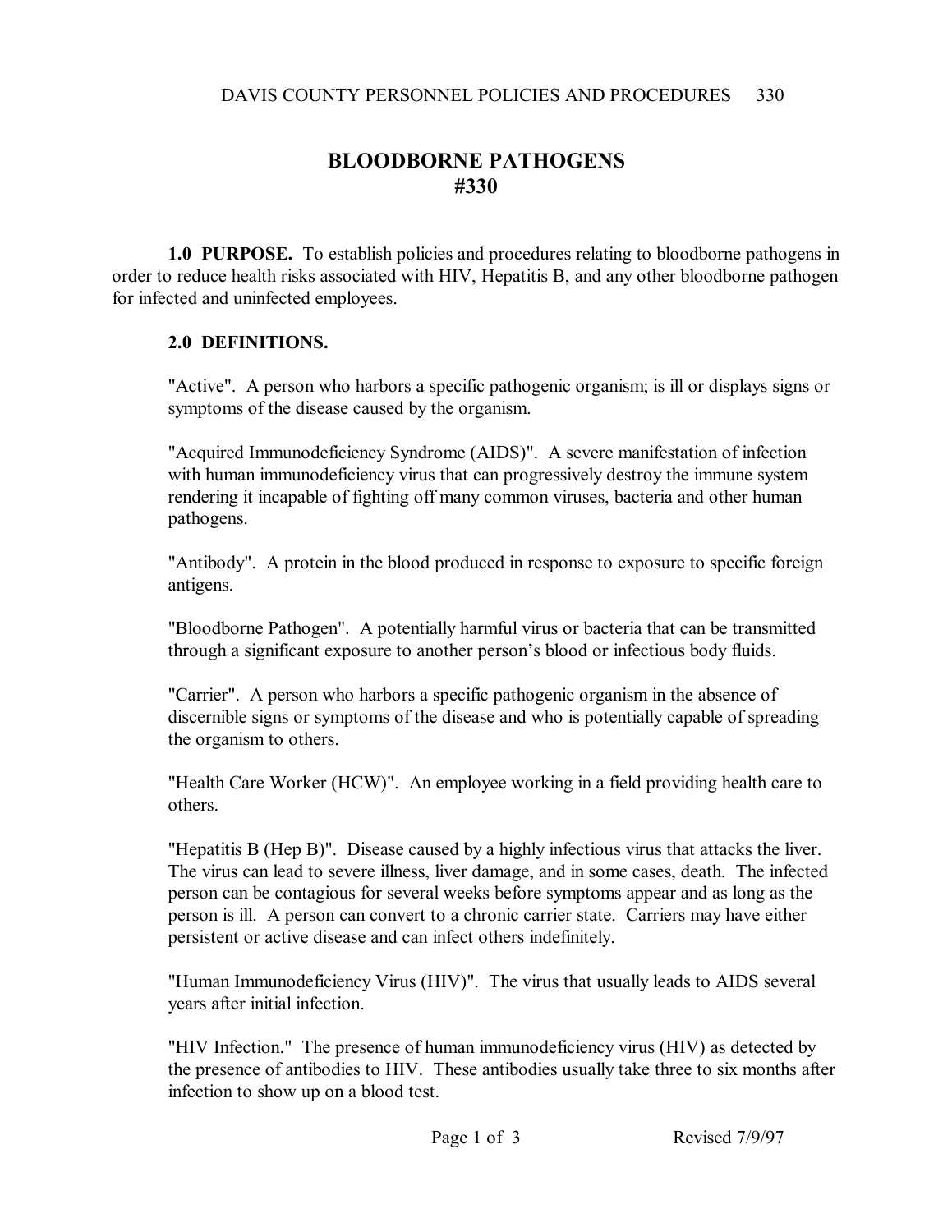"Invasive Procedure". A medical procedure which results in contact with mucous membranes or a break in the integrity of the skin.

"Retrovirus." A class of viruses that includes the human immunodeficiency virus.

"Universal Precautions". Universal precautions is the practice of treating all human blood and body fluids as if they are known to be infectious.

**3.0 DISCRIMINATION PROHIBITED.** Employees known to be infected with a bloodborne pathogen shall not be discriminated against or restricted from work solely based on this finding. Infected employees shall be treated as if they were affected with any other disease. Administrative Officers shall consider making reasonable accommodation for adjustments to work duties.

**4.0** Any employee who is tested positive for a bloodborne pathogen may make it known to their Administrative Officer if they would like consideration or accommodation pertaining to their work duties. The Administrative Officer shall immediately notify the Personnel Director. No action may be taken with respect to an employee disclosing infection except as provided herein or pursuant to Davis County Personnel Policies and Procedures and the Davis County Merit System Ordinance.

**5.0** All HCWs must adhere to universal precautions, including the appropriate use of hand washing, protective barriers, and care in the use and disposal of needles and other sharp instruments. HCWs who have exudative lesions or weeping dermatitis shall refrain, until the condition resolves, from all direct patient care and from handling patient care equipment and devices used in performing invasive procedures. HCWs must also comply with current guidelines for disinfection and sterilization of reusable devices used in invasive procedures. All HCWs shall comply with OSHA guidelines to limit their occupational exposure to blood and other potentially infectious materials. These guidelines cover all employees who may, as the result of performing their job duties, come in contact with blood or other potentially infectious materials.

**6.0** Upon notification that an employee is infected with a bloodborne pathogen, the Personnel Director shall consult with the Director of Health and establish a "Review Group". The Review Group should consist of the Director of Health, selected employees of the Utah State and Davis County Health Departments working in HIV/Aids testing and counseling, the Commissioner sitting on the Board of Health, the Personnel Director, the employee's physician (if requested by employee), and the employee's Administrative Officer.

**6.1** The Review Group shall review all pertinent information and establish written findings of fact and recommendations based on reasonable medical judgments and other information concerning the following: